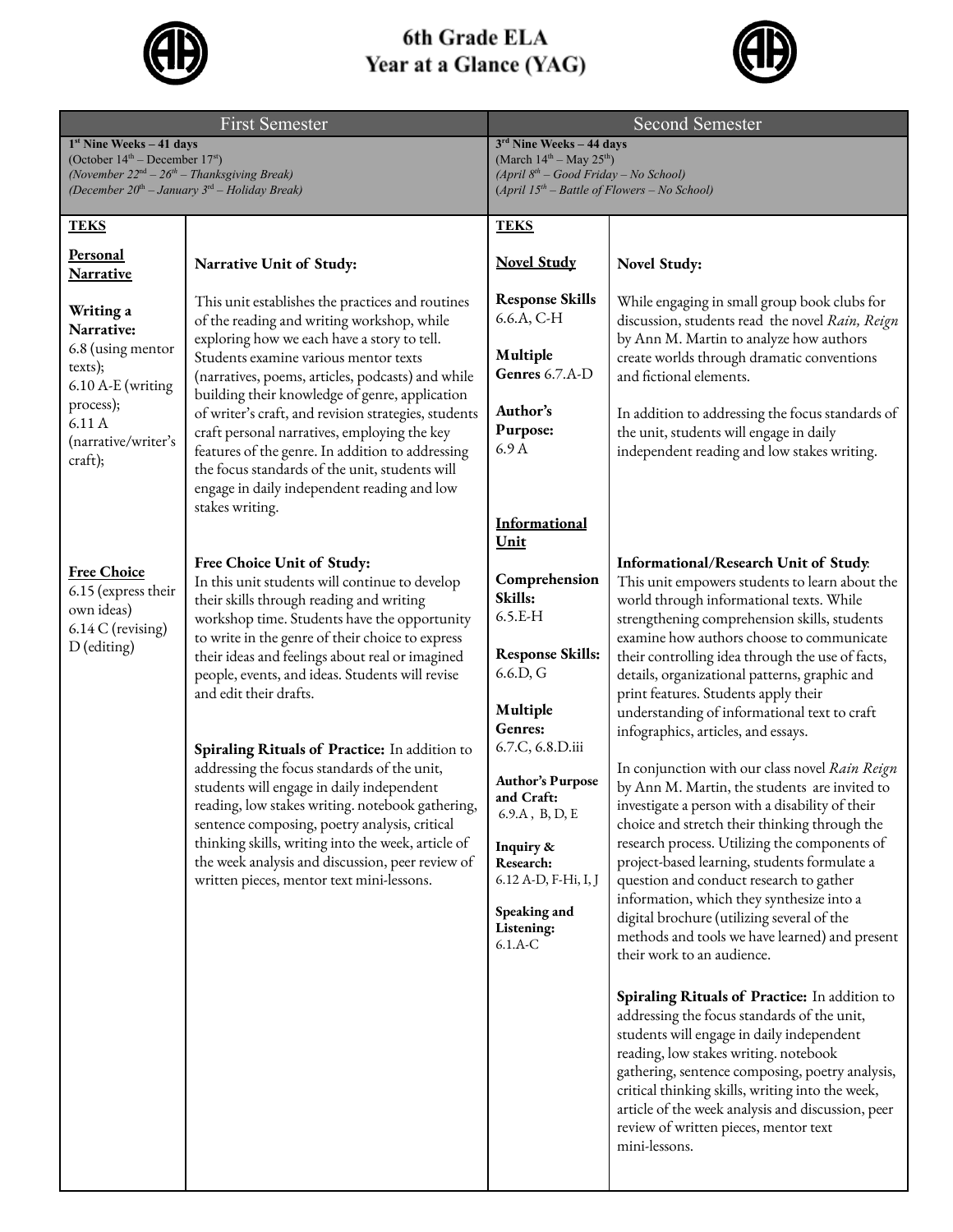

## 6th Grade ELA Year at a Glance (YAG)



| 2 <sup>nd</sup> Nine Weeks<br>(October $14th$ – December $17st$ )<br>(November $22nd - 26th - Thanksgiving Break$ )<br>(December $20th$ – January $3rd$ – Holiday Break)                                                                    |                                                                                                                                                                                                                                                                                                                                                                                                                                                                                                                                                                                                                                                                                                                                                                                                                                                                                                   | 4 <sup>th</sup> Nine Weeks<br>(March $14^{th}$ – May $25^{th}$ )<br>$(April 8th - Good Friday - No School)$<br>$(April 15th – Battle of Flowers – No School)$                                                                                                                      |                                                                                                                                                                                                                                                                                                                                                                                                                                                                                                                                                                                                                                                                                                                                                                                                                                                                                                                                                                                                                                                                                                                                                                                                                                                                                                                                                                                                                                            |
|---------------------------------------------------------------------------------------------------------------------------------------------------------------------------------------------------------------------------------------------|---------------------------------------------------------------------------------------------------------------------------------------------------------------------------------------------------------------------------------------------------------------------------------------------------------------------------------------------------------------------------------------------------------------------------------------------------------------------------------------------------------------------------------------------------------------------------------------------------------------------------------------------------------------------------------------------------------------------------------------------------------------------------------------------------------------------------------------------------------------------------------------------------|------------------------------------------------------------------------------------------------------------------------------------------------------------------------------------------------------------------------------------------------------------------------------------|--------------------------------------------------------------------------------------------------------------------------------------------------------------------------------------------------------------------------------------------------------------------------------------------------------------------------------------------------------------------------------------------------------------------------------------------------------------------------------------------------------------------------------------------------------------------------------------------------------------------------------------------------------------------------------------------------------------------------------------------------------------------------------------------------------------------------------------------------------------------------------------------------------------------------------------------------------------------------------------------------------------------------------------------------------------------------------------------------------------------------------------------------------------------------------------------------------------------------------------------------------------------------------------------------------------------------------------------------------------------------------------------------------------------------------------------|
| <b>TEKS</b>                                                                                                                                                                                                                                 |                                                                                                                                                                                                                                                                                                                                                                                                                                                                                                                                                                                                                                                                                                                                                                                                                                                                                                   | <b>TEKS</b>                                                                                                                                                                                                                                                                        |                                                                                                                                                                                                                                                                                                                                                                                                                                                                                                                                                                                                                                                                                                                                                                                                                                                                                                                                                                                                                                                                                                                                                                                                                                                                                                                                                                                                                                            |
| <b>Argument</b>                                                                                                                                                                                                                             | <b>Argument Unit of Study:</b>                                                                                                                                                                                                                                                                                                                                                                                                                                                                                                                                                                                                                                                                                                                                                                                                                                                                    | Poetry                                                                                                                                                                                                                                                                             | <b>Poetry Unit of Study</b>                                                                                                                                                                                                                                                                                                                                                                                                                                                                                                                                                                                                                                                                                                                                                                                                                                                                                                                                                                                                                                                                                                                                                                                                                                                                                                                                                                                                                |
| <b>Multiple Genres</b><br>6.8.D.i, iii, E.i-iii,<br>Author's<br>Purpose and<br>Craft:<br>6.9.A, B, G<br>(rhetorical<br>devices)<br><b>Composition:</b><br>$.6.10.A-E;$<br>6.11.C, D;<br>6.12.H.i<br>Speaking and<br>Listening:<br>$6.1.A-C$ | This unit encourages students to share their<br>opinions through argumentative writing.<br>Research and analyze characteristics of<br>multimodal and digital texts and structures of<br>argumentative text by identifying the claim.<br>Students examine various mediums to analyze<br>the effects of informational structure and<br>argumentative techniques on meaning and<br>author's message. Students synthesize their<br>learning to compose argumentative essays and a<br>debate.<br>Spiraling Rituals of Practice: In addition to<br>addressing the focus standards of the unit,<br>students will engage in daily independent<br>reading, low stakes writing. notebook gathering,<br>sentence composing, poetry analysis, critical<br>thinking skills, writing into the week, article of<br>the week analysis and discussion, peer review of<br>written pieces, mentor text mini-lessons. | Composition:<br>$.6.10.A-E;$<br>6.11. A, C, D;<br>6.12.H.i<br>Speaking and<br>Listening:<br>$6.1.A-C$<br><b>Fiction</b><br>Multiple<br>Genres:<br>6.7.A.D<br>6.8.A<br><b>Composition:</b><br>$.6.10.A-E;$<br>6.11. A, C, D;<br>6.12.H.i<br>Speaking and<br>Listening:<br>$6.1.A-C$ | During our poetry unit, students will read and<br>discuss Love That Dog by Sharon Creech to<br>analyze how authors create worlds through<br>dramatic conventions and fictional elements<br>through the medium of poetry. They will<br>review pieces of poetry we have discussed and<br>analysed throughout the year. Students will<br>explore and generate different kinds of poetry.<br>By the end of the unit students will have<br>created their own collection of poems to<br>present.<br>In addition to addressing the focus standards of<br>the unit, students will engage in daily<br>independent reading and low stakes writing.<br><b>Fiction Unit of Study</b><br>In this unit students will create a fictional story<br>appropriate for our Kindergarten audience.<br>Students will plan a first draft by selecting an<br>appropriate topic for our purpose and audience<br>using a range of strategies such as discussion,<br>background reading, and personal interests.<br>Students will also examine various mentor texts<br>(narratives, poems, podcasts, and digital shorts)<br>and while building their knowledge of genre,<br>application of writer's craft, and revision<br>strategies, students craft fictional narratives,<br>employing the key features of the genre.<br>In addition to addressing the focus standards of<br>the unit, students will engage in daily<br>independent reading and low stakes writing. |
|                                                                                                                                                                                                                                             |                                                                                                                                                                                                                                                                                                                                                                                                                                                                                                                                                                                                                                                                                                                                                                                                                                                                                                   | <b>Reflection</b><br>Composition:<br>$.6.10.A-E;$<br>6.11. A, C, D;<br>6.12.H.i                                                                                                                                                                                                    | <b>Portfolio Reflection</b><br>Students continue to engage in authentic<br>reading and writing and reflect upon a year of<br>growth. Students will create a portfolio to<br>showcase the skills and growth they have made<br>this year. They will reflect on mentor texts that                                                                                                                                                                                                                                                                                                                                                                                                                                                                                                                                                                                                                                                                                                                                                                                                                                                                                                                                                                                                                                                                                                                                                             |